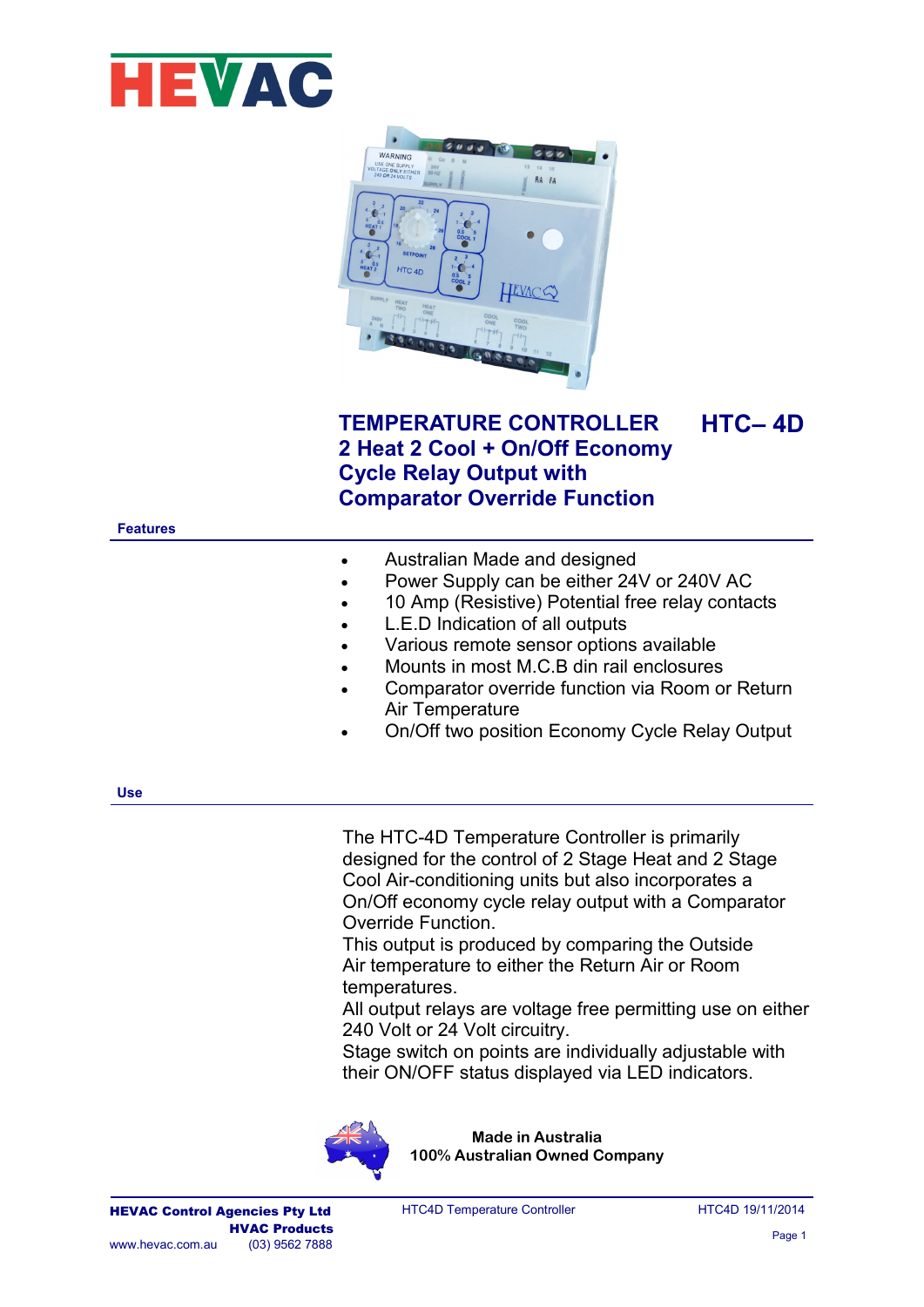

| Gumnuar Data                    |                                       |                                           |  |  |  |  |  |
|---------------------------------|---------------------------------------|-------------------------------------------|--|--|--|--|--|
| <b>General Specifications</b>   | <b>Operating Voltage</b>              | 24 Volts AC or 240 Volts AC               |  |  |  |  |  |
|                                 | Power Consumption                     |                                           |  |  |  |  |  |
|                                 | At 240 Volts                          | 7 VA                                      |  |  |  |  |  |
|                                 | At 24 Volts                           | 1 VA                                      |  |  |  |  |  |
|                                 | Switching Capacity of Relays          |                                           |  |  |  |  |  |
|                                 | Voltage                               | AC 0250 Volts                             |  |  |  |  |  |
|                                 | Current                               | 10(3) A                                   |  |  |  |  |  |
|                                 | <b>Setpoint Setting Range</b>         | 1628 oC                                   |  |  |  |  |  |
|                                 | Economy Cycle Output                  | On/Off Normally Open Contact              |  |  |  |  |  |
|                                 | Economy Cycle Output Start<br>Point   | 0.5 oC Above Setpoint<br>(NON Adjustable) |  |  |  |  |  |
|                                 | <b>Stage Start Point Adjustment</b>   | 0.55.0 oC (From Setpoint)                 |  |  |  |  |  |
|                                 | Switching Differential Stage 1        | 0.3 oC (NON Adjustable)                   |  |  |  |  |  |
|                                 | <b>Switching Differential Stage 2</b> | 0.7 oC (NON Adjustable)                   |  |  |  |  |  |
|                                 | Output Indication                     |                                           |  |  |  |  |  |
|                                 | Heating                               | 2 x Red LED's                             |  |  |  |  |  |
|                                 | Cooling                               | 2 x Green LED's                           |  |  |  |  |  |
|                                 | <b>Economy Cycle</b>                  | 1 x Yellow LED                            |  |  |  |  |  |
| <b>Environmental Conditions</b> | Operation                             |                                           |  |  |  |  |  |
|                                 | <b>Ambient Temperature</b>            | 0450C                                     |  |  |  |  |  |
|                                 | Humidity                              | < 85 % RH (Non Condensing)                |  |  |  |  |  |
|                                 | Storage and Transport                 |                                           |  |  |  |  |  |
|                                 | <b>Ambient Temperature</b>            | $-5650C$                                  |  |  |  |  |  |
|                                 | Humidity                              | < 90 % RH (Non Condensing)                |  |  |  |  |  |
| <b>Product Standards</b>        | C-tick                                | <b>M10842</b>                             |  |  |  |  |  |
| Weight                          | Including Packaging                   | 470 grams                                 |  |  |  |  |  |
| Housing                         | Colour                                | Grey                                      |  |  |  |  |  |
|                                 | Material                              | ABS POLYCARB                              |  |  |  |  |  |
|                                 | <b>UV Stabilised</b>                  | <b>YES</b>                                |  |  |  |  |  |
|                                 | <b>Fire Retardant</b>                 | <b>YES</b>                                |  |  |  |  |  |
|                                 | Size                                  | L105mm x W105mm x D60mm                   |  |  |  |  |  |
|                                 | <b>Mounting Method</b>                | 35mm Din Rail Mountable                   |  |  |  |  |  |
|                                 |                                       |                                           |  |  |  |  |  |

HTC4D Temperature Controller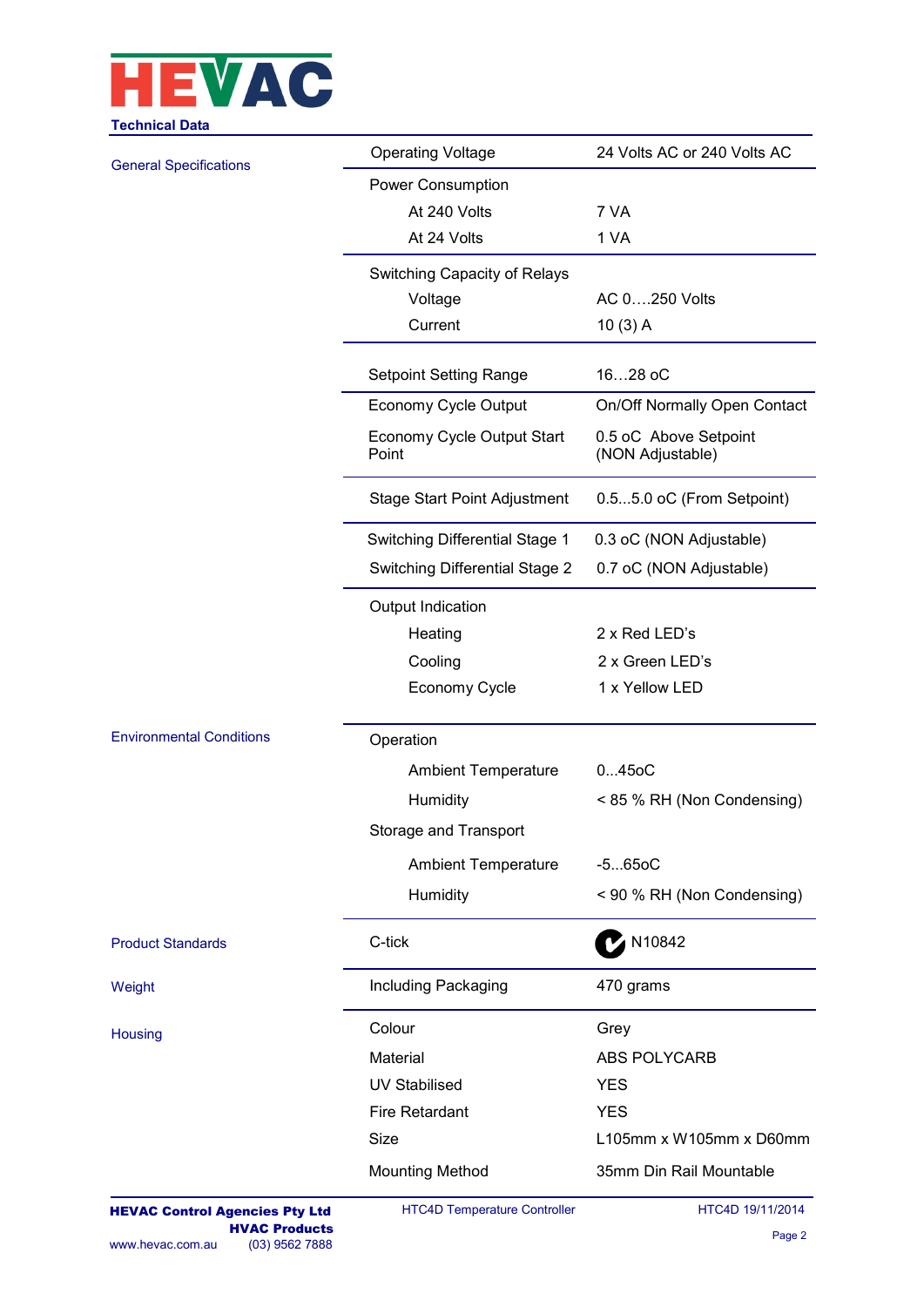

|      | G Go |             |      |       |                |   |          |   |   |          | 13 | 14 15  |             |
|------|------|-------------|------|-------|----------------|---|----------|---|---|----------|----|--------|-------------|
| 24V  |      | <b>ECON</b> |      | HEAT2 |                |   | HEAT RVC |   |   | COOL RVH |    | CDDL 2 | $R/A$ $S/A$ |
| 240V |      |             |      |       |                |   |          |   |   |          |    |        |             |
|      |      | и.          | 1 12 | 1     | $\overline{2}$ | 3 |          | 5 | 6 |          |    |        |             |

- G 24 Volt AC Supply Active
- Go 24 Volt AC Supply Ground Reference
- B Sensor Input
- M Sensor Input Common
- 13 Y Signal Output (For HRC Slave Relay ONLY)
- 14 Return Air Sensor Input (See Note 1 Below)
- 15 Fresh Air Sensor Input
- A 240 Volt AC Supply Active
- N 240 Volt AC Supply Neutral
- 1 Heating Stage 2 Common
- 2 Heating Stage 2 Output
- 3 Heating Stage 1 Output
- 4 Heating Stage 1 & R/V for Cool Common
- 5 Reversing Valve for Cool Output
- 6 Cooling Stage 1 Output
- 7 Cooling Stage 1 & R/V for Heat Common
- 8 Reversing Valve for Heat Output
- 9 Cooling Stage 2 Common
- 10 Cooling Stage 2 Output
- 11 On/Off Economy Cycle Common
- 12 On/Off Economy Cycle Output

## **Application Example (1)**



Typical for Heat/Cool type Air-conditioning Units